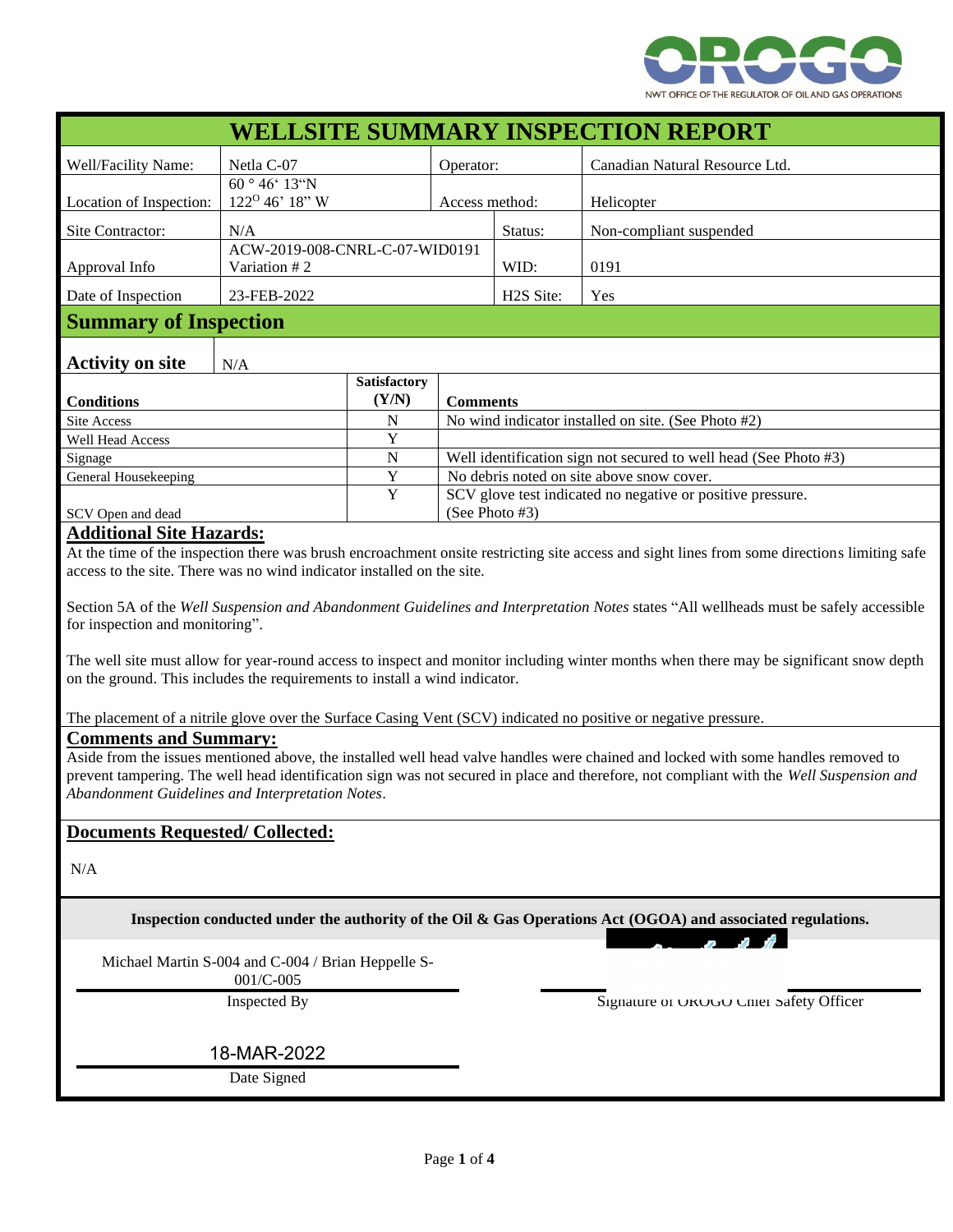



Photo #1: Aerial view of Netla C-07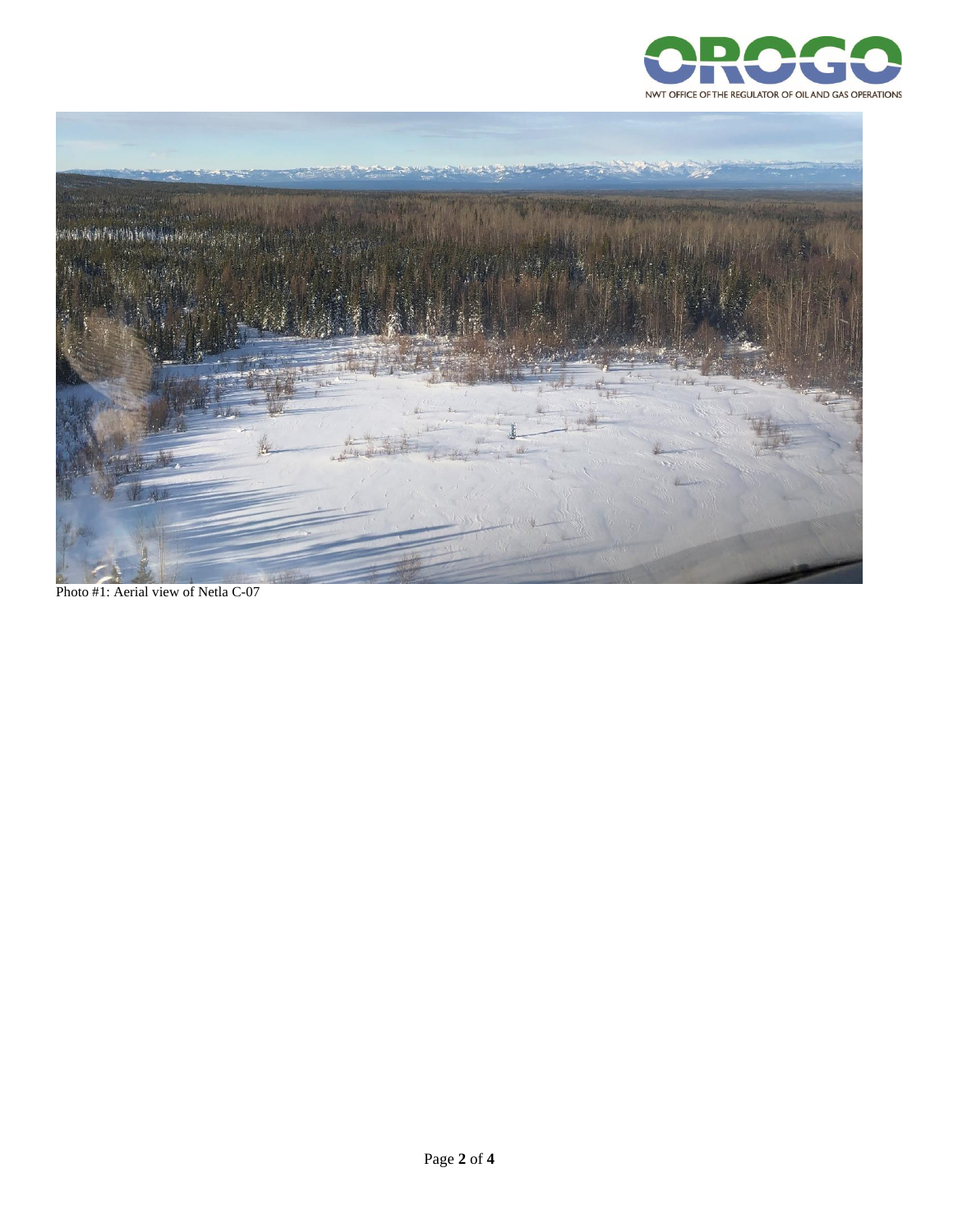



Photo #2: Well head Netla C-07 – No wind indicator – Brush encroachment on wellhead